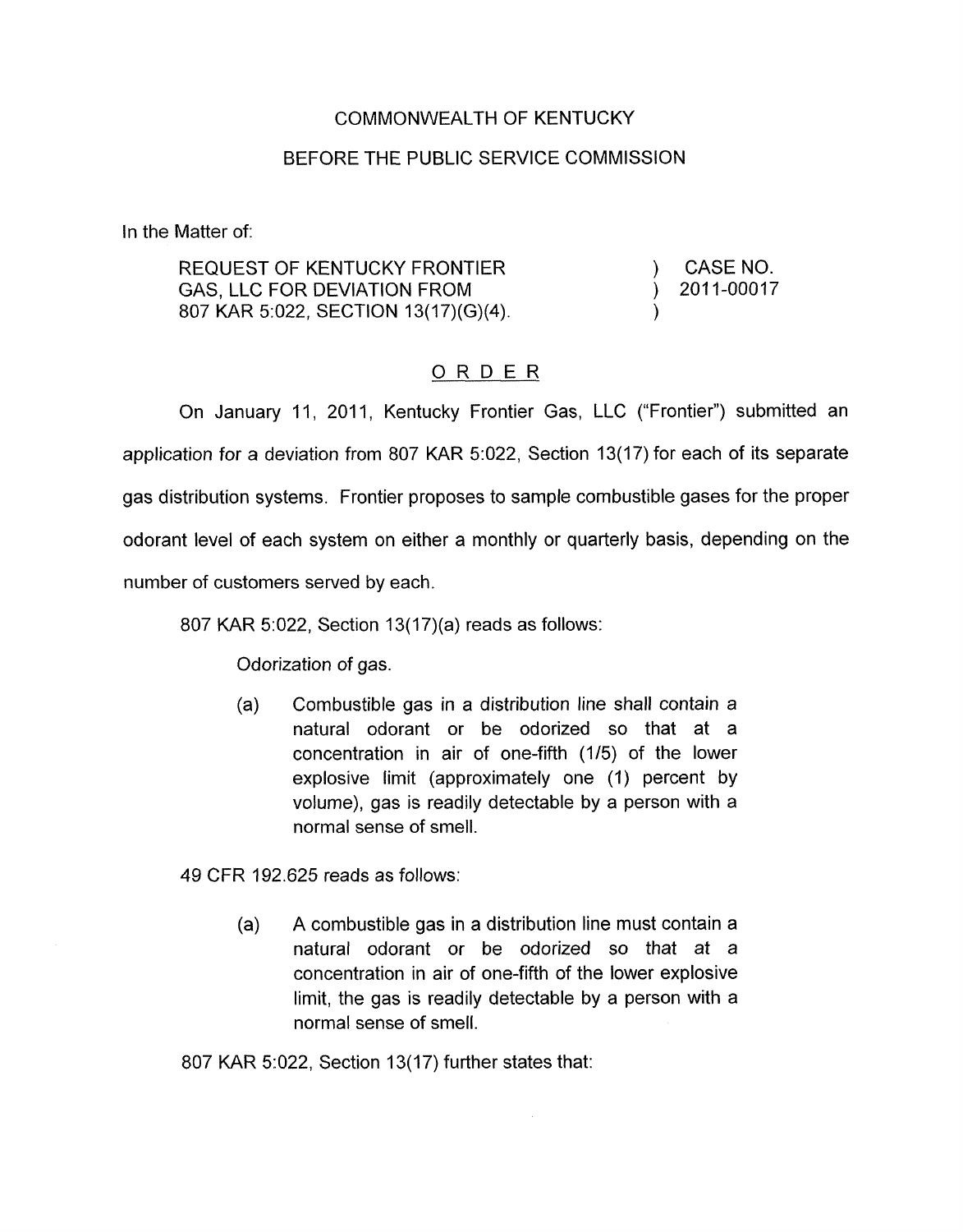(9) Each utility shall conduct sampling of combustible gases to assure proper concentration of odorant in accordance with this section unless otherwise approved by the commission.

> 1. The utility shall sample gases in each separately odorized system at approximate furthest point from injection of odorant.

> 2. designed to detect and verify proper level of odorant. Sampling shall be conducted with equipment

> 3. Separately odorized systems with ten (IO) or fewer customers shall be sampled for proper odorant level at least once each ninety-five (95) days.

> **4.** Separately odorized systems with more than ten (IO) customers shall be sampled for proper odorant level at least once each week.

Frontier has acquired seven small gas companies in eastern Kentucky, beginning

in 2005, including Belfry Gas, Inc. ("Belfry"), East Kentucky Utilities, Inc. ("East Ky"),

Mike Little Gas Company, Inc. ("Mike Little"),<sup>1</sup> Auxier Road Corporation ("Auxier"),<sup>2</sup>

People's Gas Company, Inc. ("People's"),<sup>3</sup> Cow Creek Gas, Inc. ("Cow Creek"), and

Dema Gas Company, Inc. ("Dema").<sup>4</sup> Frontier's position is that it currently operates 14

<sup>&</sup>lt;sup>1</sup> Case No. 2005-00348, *The Application of Kentucky Frontier Gas, LLC, Belfry Gas Inc., Floyd County Gas (East Kentucky Utilities, lnc), Elam Utility Company, lnc., and Mike Little Gas Company for Approval of Transfer and Acquisition of Assets and Stock and lssuance of a Certificate of Public Convenience and Necessity, if Necessary* (Ky PSC Oct. 28,2005).

Case No. 2009-00442, *Application of Kentucky Frontier Gas Company, LLC for Approval of Transfer of Auxier Road Corporation Sfock* (Ky. PSC Feb. 22, 2010).

Case No. 2009-00492, *Application of Kentucky frontjer Gas Company, LLC for Approval of Transfer of People's Gas Company Assets* (Ky. PSC Jan. 29, 2010).

Case No. 2010-00076, *Applicafion of Kentucky Frontier Gas Company, LLC for Approval of Transfer of Stock of Cow Creek Gas, lnc., Dema Gas Company, Inc., Purchase of Farm Tap and Royalty*  Gas Customers of Interstate Natural Gas Company and Transfer of a Portion of DLR Enterprises, Inc. *Pipeline to Cow Creek Gas, lnc* (Ky. PSC May 7, 2010).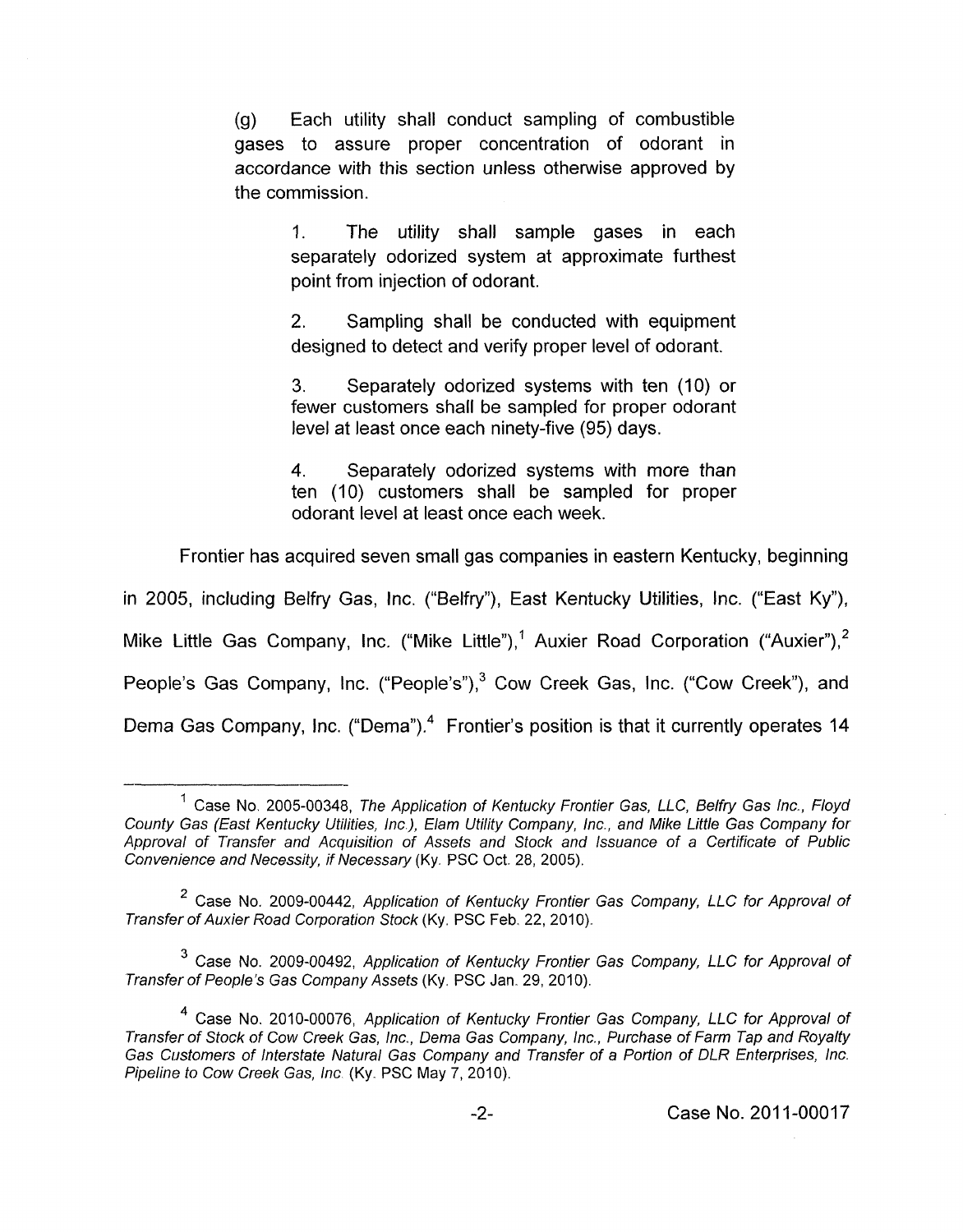separate gas distribution systems, which are identified as geographically distinct, and is requesting a deviation for each separate system based on the number of meters each has. These 14 systems are all encompassed within the seven utility companies listed above, collectively hereinafter the "Frontier Gas System." Although each of the 14 separate systems differ in the number of customers, the variance in size is not that significant. The seven companies, 14 systems, and number of meters for each are shown in the following table.

| <b>Name of Utility</b>              | Date of Transfer | <b>Sections</b>     | <b>Meters</b> | Total      |
|-------------------------------------|------------------|---------------------|---------------|------------|
| Belfry Gas, Inc.<br>$1_{\cdot}$     | 10/28/2005       | <b>Belfry</b>       | 480           | 492 Meters |
|                                     |                  | Price               | 12            |            |
| 2. East Kentucky Utilities,<br>Inc. | 10/28/2005       | Allen-Dwale         | 250           | 590 Meters |
|                                     |                  | Wayland-<br>Garrett | 250           |            |
|                                     |                  | <b>Middle Creek</b> | 40            |            |
|                                     |                  | <b>Minnie</b>       | 50            |            |
| 3. Mike Little Gas Company,<br>Inc. | 10/28/2005       | <b>Melvin</b>       | 100           | 210 Meters |
|                                     |                  | Goble<br>Roberts    | 60            |            |
|                                     |                  | Langley             | 50            |            |
| 4. People's Gas, Inc.               | 01/29/2010       | Phelps              | 80            | 80 Meters  |
| 5. Auxier Road Gas<br>Company, Inc. | 02/22/2010       | N/A                 | N/A           | 475 meters |

## **KENTUCKY FRONTIER GAS, LLC UTILITIES PURCHASED5**

Application at 2.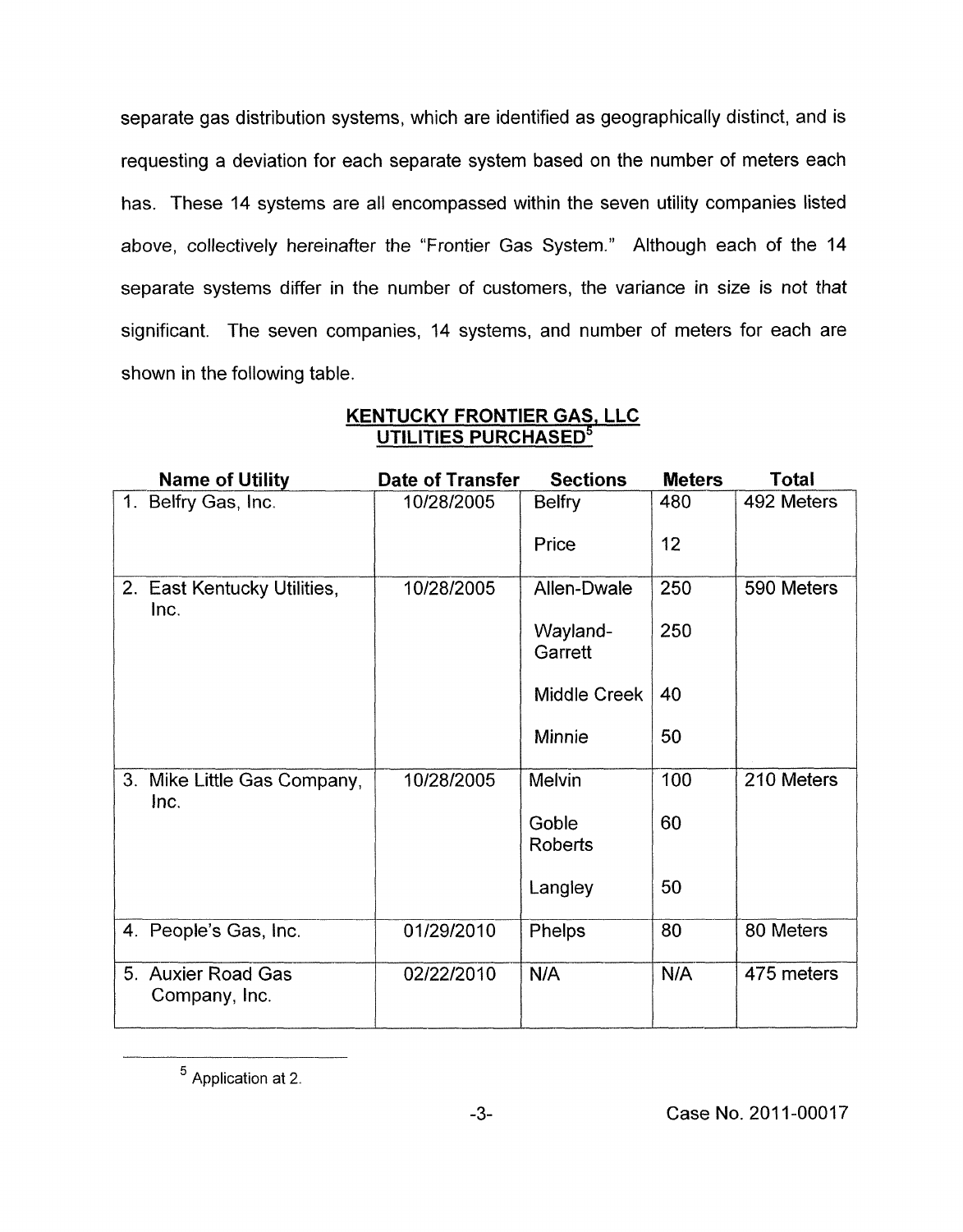| 6. Cow Creek Gas, Inc.    | 05/07/2010 | Sigma    | 600 | 650 Meters |
|---------------------------|------------|----------|-----|------------|
|                           |            | Original | 50  |            |
| 7. Dema Gas Company, Inc. | 05/07/2010 | N/A      | N/A | 9 Meters   |

Frontier states that it has attempted to strictly comply with 807 KAR 5:022( 13)(17), using an Odorator-type air-mixing device. It is requesting a deviation from weekly testing based on the amount of time required to test so many small systems, with only a negligible safety benefit.

> All *of* these systems are supplied with locally produced gas, which is dehydrated but mostly unprocessed to remove hydrocarbons. The gas distinctly "smells like gas," and all of our Odorator tests confirm that the odor falls within Kentucky requirements. The gas characteristics are stable over time, since many of the producing wells have flowed for decades. The tests show little variation from week to week or year to year.<sup>6</sup>

In response to information requests from Commission Staff, Frontier provided testing records from 2010 and 2011 which show adequate odorant levels of "readily detectable" or "strong" in the gas of Frontier Gas System.<sup>7</sup> Frontier also states that, if natural odorant readings fall below the minimum required by 807 KAR 5:022, Section 13(17), Frontier plans to install odorizers and inject mercaptan (THIOL) into the failed system **.8** 

<sup>&</sup>lt;sup>6</sup> Application at 1.

 $7$  See Responses to Commission Staff's information requests filed by Kentucky Frontier Gas, LLC on June 2, 2011, August 24, 2011, and January 17, 2012.

 $8$  Response to Commission Staff's Second Information Request, Item 4 (filed Aug.24, 2011).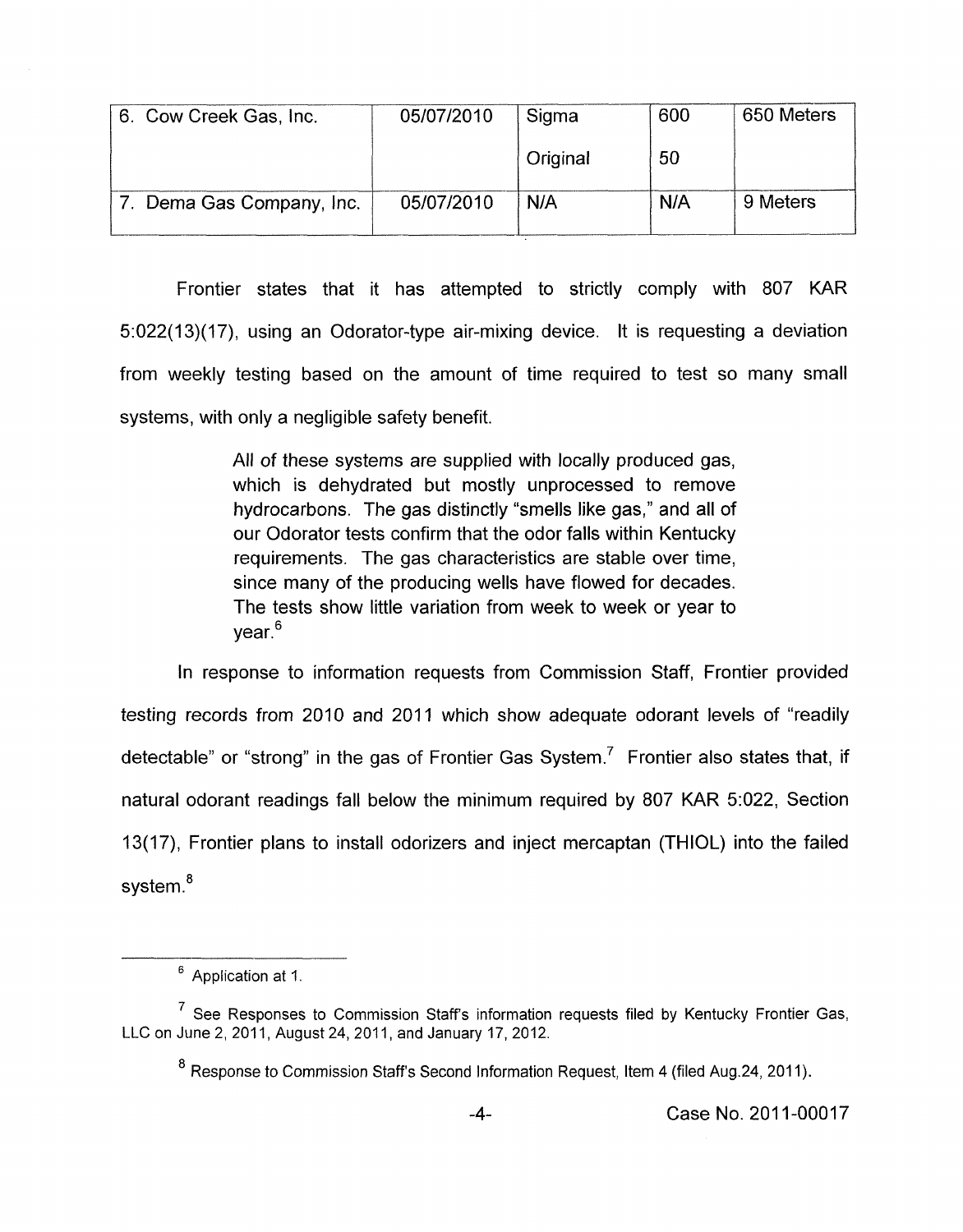After consideration of the record and being otherwise sufficiently advised, the Commission finds that:

1. The natural gas in the Frontier Gas System, including each of its separate gas systems, contains natural odorant within the acceptable level established in 807 KAR 5:022, Section 13( 17)(a).

2. Extending periodic sampling for odorant concentration from weekly to monthly should not affect the odorant concentration in the natural gas of the Frontier system.

**3.** Sampling records for each of Frontier's 14 sections, which comprise its seven separately acquired utilities, show similar odorant testing results. Deviations from the required frequency of testing, if granted, should be based upon these test results in a comparable manner.

4. While the natural odorant concentration in the gas may fluctuate over a long period of time, it should not fluctuate significantly on a monthly basis.

5. Frontier's request for a deviation from 807 KAR 5:022, Section 13(17)(g)(4), from weekly to monthly for six of its separate systems, Auxier, Belfry at Belfry, East Ky at Allen-Dwale, East Ky at Wayland-Garrett, Cow Creek/Sigma, and Mike Little at Melvin, should be granted.

6. Frontier's request for a deviation from 807 KAR 5:022, Section  $13(17)(g)(4)$ , from weekly to quarterly for seven of its separate gas systems, Belfry at Price, Cow Creek (original), East Ky at Middle Creek, East Ky at Minnie, Mike Little at Goble Roberts, Mike Little at Langley, and People's at Melvin, should be denied; but

*-5-* Case No. 2011-00017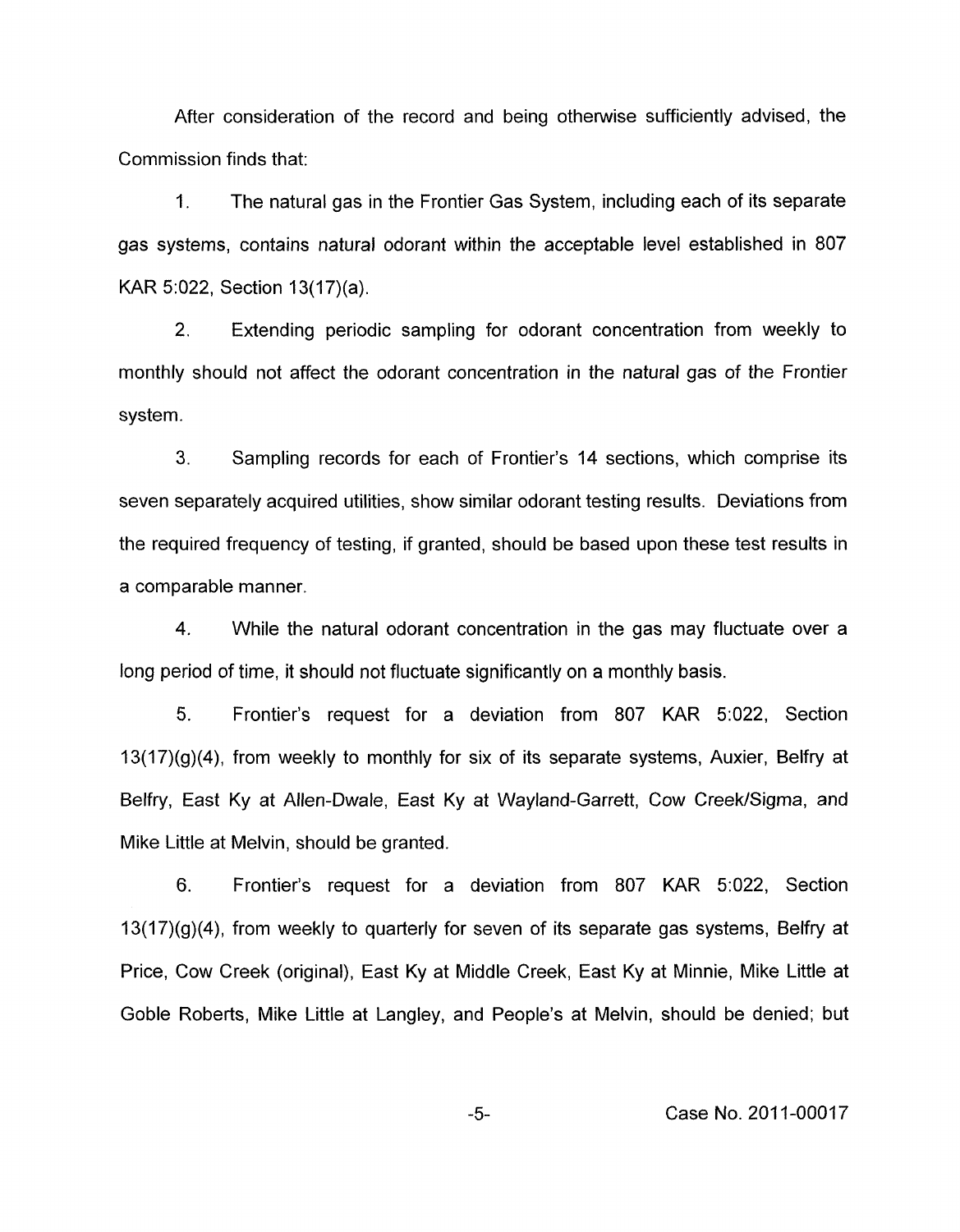these seven systems should be granted a deviation from weekly to monthly testing for proper odorant level.

7. Dema currently has only nine customers and does not need a deviation to go from weekly to quarterly testing. Dema should sample for proper odorant level at least once each 95 days, as currently required. Should the number of customers increase, however, Dema should begin monthly testing.

8. Frontier should sample the odorant level in its gas supply for each separate system at approximately the furthest point(s) from which Frontier's gas supply enters each of its separate systems. Frontier should retain the odorant sampling records for all monthly tests.

9. If the gas odorant level drops at any location in the Frontier gas system below the concentration specified in 807 KAR 5:022, Section 13(17)(a), Frontier should immediately report such occurrence to the Commission, install odorization facilities to inject odorant into its natural gas, and comply with Commission regulations by implementing weekly sampling for that location.

IT IS THEREFORE ORDERED that:

1. Frontier is granted a deviation from 807 KAR 5:022, Section  $13(17)(g)(4)$ . Frontier shall sample its gas for proper odorant level at each of its 14 separate locations, except Dema, at least once each month.

2. Dema shall sample its gas for proper odorant level at least once every 95 days. If Dema's customers increase, it shall increase its sampling of its gas for proper odorant level to at least once monthly.

-6- Case No. 201 1-00017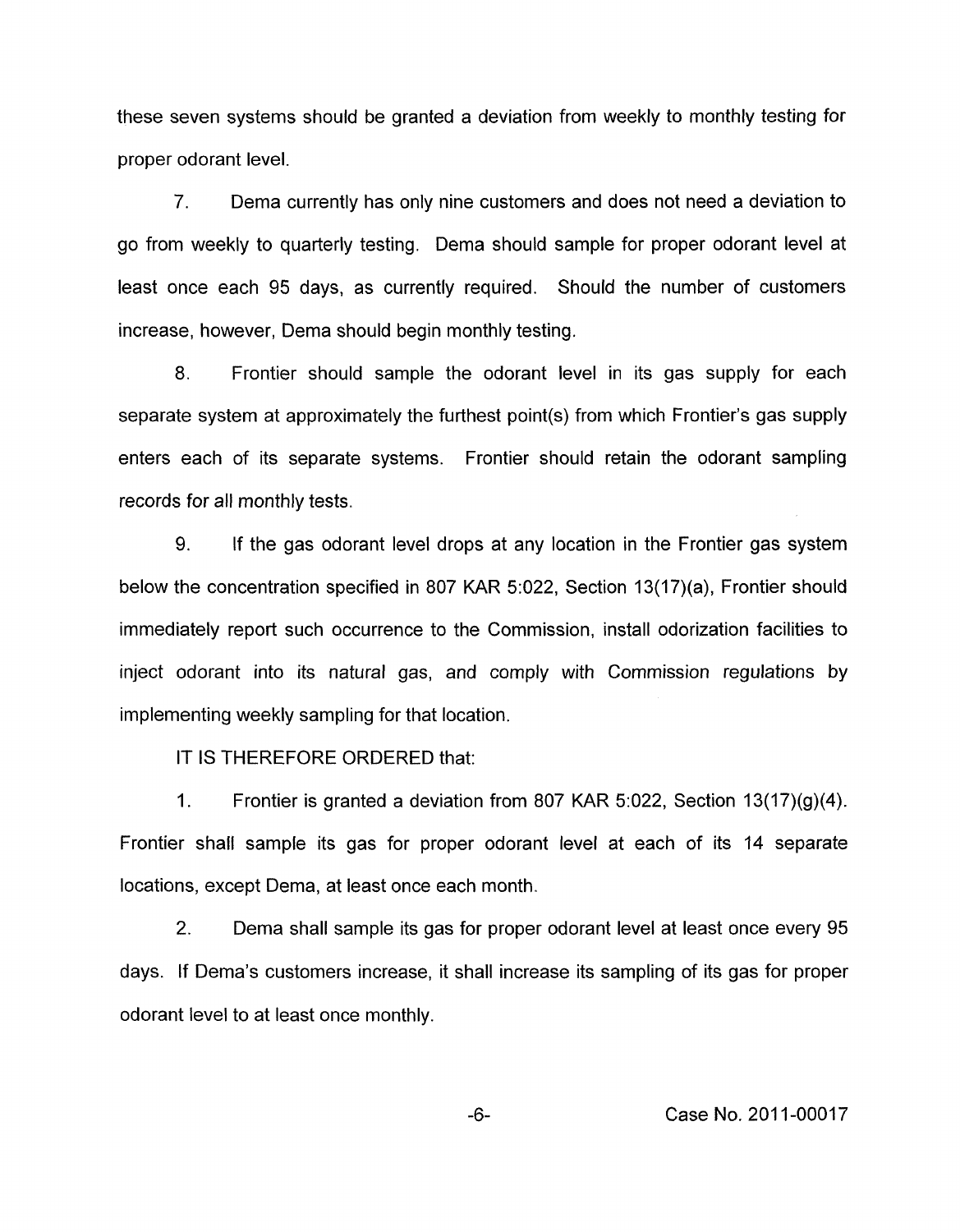**3.** Frontier shall comply with the instructions set forth in Findings 8 and 9 above.

 $\cdot$ 

By the Commission

| ίA<br><b>ENTERED</b>                  |  |  |  |
|---------------------------------------|--|--|--|
| FEB 2 1 2012                          |  |  |  |
| KENTUCKY PUBLIC<br>SERVICE COMMISSION |  |  |  |

**ATTES Wirector** Exec Ιę

Case **No.** 201 1-00017